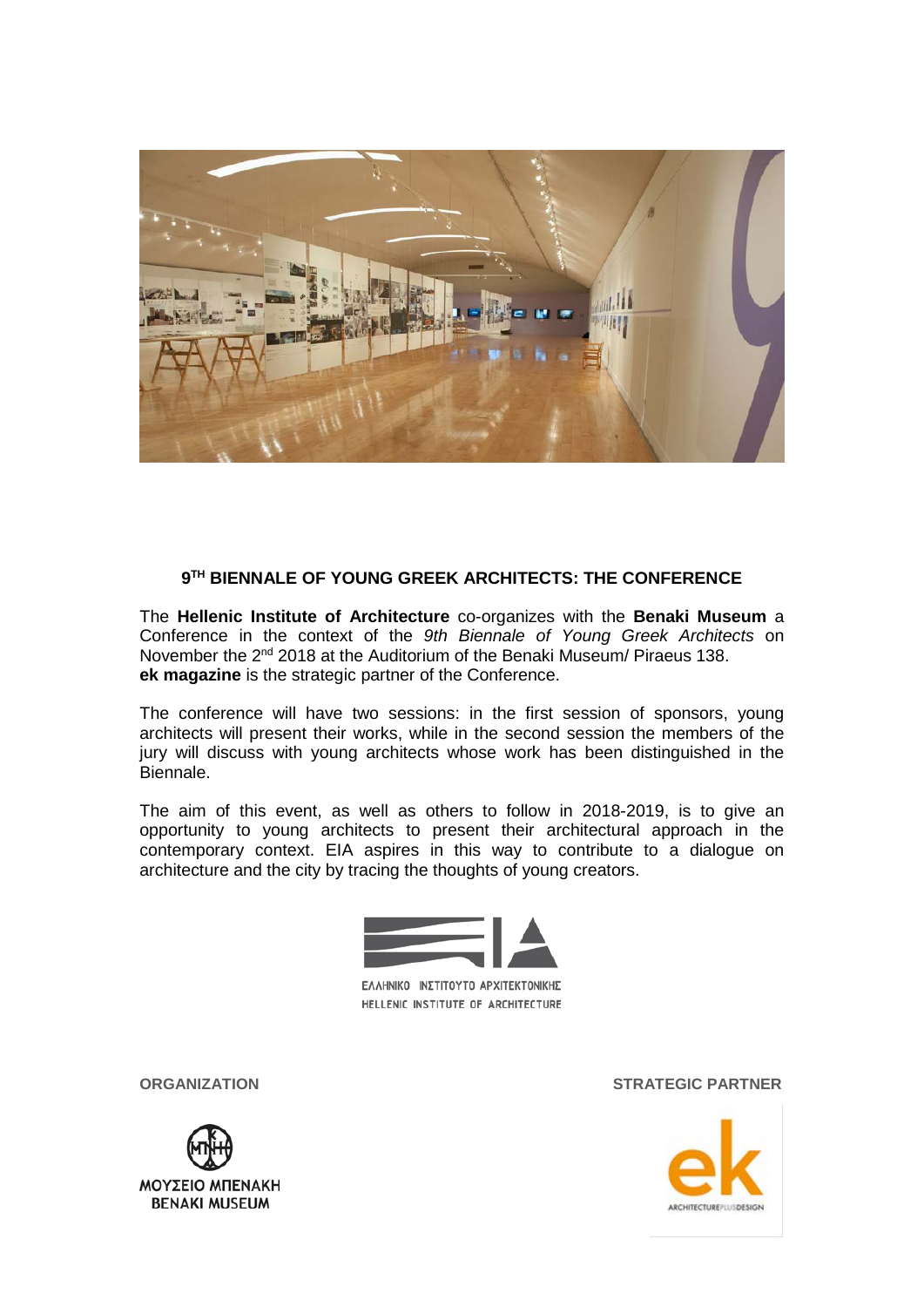# **9TH BIENNALE OF YOUNG GREEK ARCHITECTS: THE CONFERENCE**

17:30 Welcome Message by **Elias Constantopoulos**, President of E.I.A.

## **1st Session**

Chair: **Miltiadis Tzitzas,** Vice-President of E.I.A.

#### 17:50- 19:00 "Hotel Architecture: Discovering new materials" **Yiannis Kalotaranis***,* CEO*,* Kalotaranis S.A. (Gold Sponsor)

"KRAFT Paints: Indoor Air Comfort®" **Gerasimos Gerolymatos,**  Marketing Manager, Kraft Paints (Silver Sponsor)

"Double Skins" **Dr Pavlos Vatavalis**, Chief Technical Director, Etem

"Designing Holiday Houses\_Axes and Symmetries" **Vois Architects** *powered by Halo*

"Smart Architecture for a Sustainable Future" **LC Architects** *powered by Terna*

"An alternative approach to hospitably: The Euphoria Retreat Destination Spa" **Natalia Efraimoglou & Deca Architecture** *powered by Schneider Electric*

"From functionality to experience" Athina Antypa**,** Marketing Director, Miele «Archi-tectural approaches» **AD Architects** *powered by Miele*

## 19:00-19:20 Break

## **2nd Session**

The members of the Selection Committee, **Konstantina Kalfa, Panos Tsakopoulos, Kostas Tsiambaos, Elias Constantopoulos, Theoni Xanthi,**  discuss with young architects:

- 19:20- 19:40 Myrto Kiourti Adreas Nikolovgenis
- 19:40-20:00 Fiore Architects Iva Vassileva
- 20:00-20:20 Tina Karali & Thanos Bambanelos Leonidas Papalambropoulos & Georgia Syriopoulou
- 20:20-20:40 Konstantinos Kosmas & Nestoras Skatzouris Micromega (Alexandros Zomas & Mara Papavasileiou)
- 20:40-21:00 Giannis Giannoutsos Tsambikos Petras